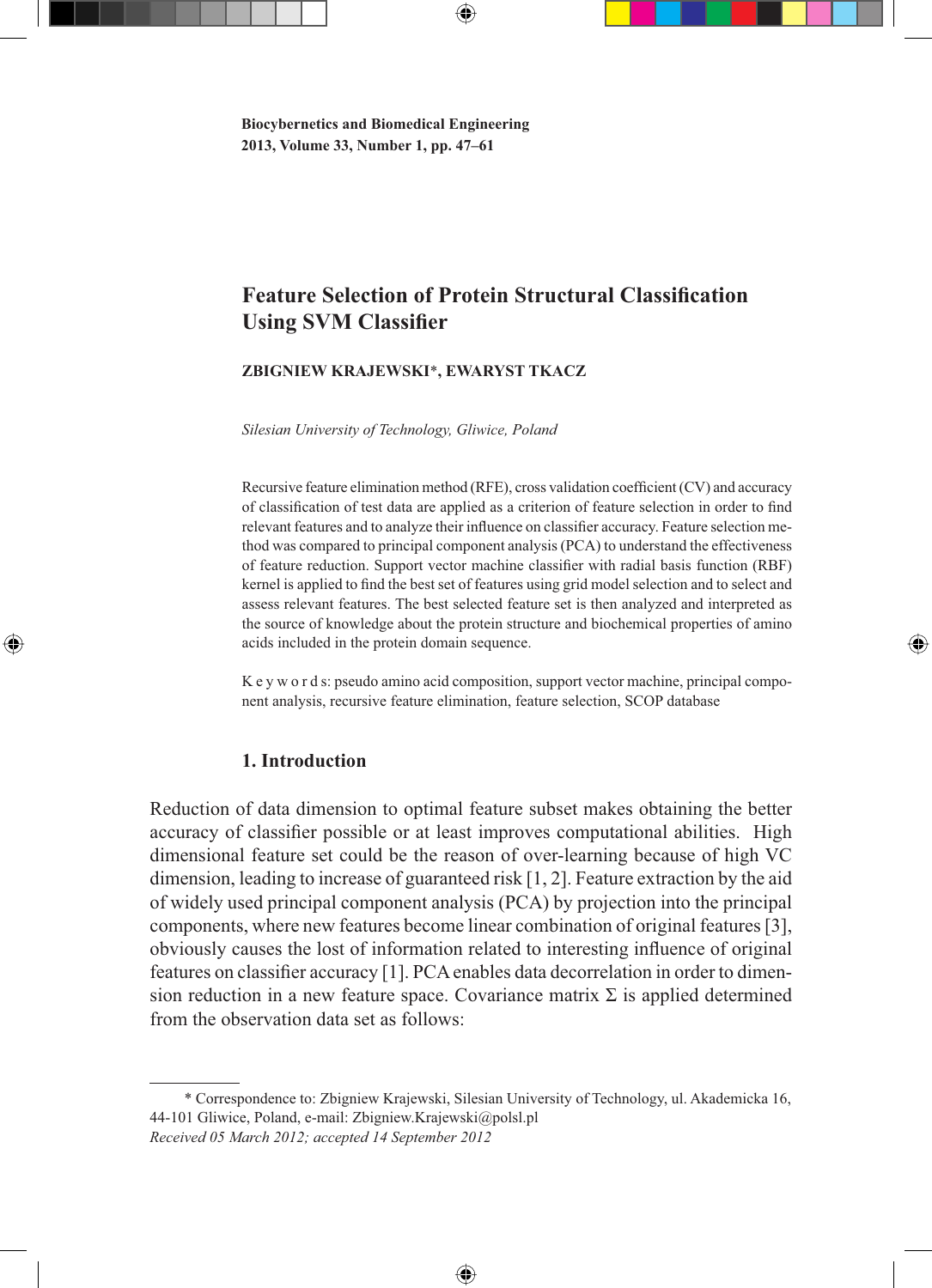**48 Z. Krajewski, E. Tkacz**

↔

$$
\Sigma = E[\mathbf{x}\mathbf{x}^{\mathrm{T}}]. \tag{1}
$$

The aim is to separate uncorrelated components with the highest variance values. Following transformation is applied:

⊕

$$
\mathbf{y} = \mathbf{T}^{\mathrm{T}} \mathbf{x},\tag{2}
$$

so as

⊕

$$
\sum_{y} = \mathbf{T}^{T} E[\mathbf{x}\mathbf{x}^{T}] \mathbf{T} = \mathbf{T}^{T} \Sigma \mathbf{T} = \mathbf{D}
$$
 (3)

where **D** is diagonal matrix and  $\Sigma T = TD$  is an eigenvector matrix condition [4].

 Selection of relevant features enables to avoid PCA restriction [5]. The aim is to find original features which affect classifier accuracy together with other features and to eliminate features which remain relevant but useless [1]. Generally, feature selection methods could be assigned to one of three categories: filter, wrappers and embedded. In the filter methods, the feature rank based on information which doesn't depend on classifier is applied [6, 7]. The methods of wrappers use trained classifiers treated as "black box" as criterion of the feature set choice. The embedded methods belong to group of algorithms, which realize feature selection during classifier learning. These methods are very precise and fast but they could perform feature selection only for applied classifiers [8].

 Recursive feature elimination method (RFE) is meant for nonlinear multivariate feature selection with the use of mechanism of support vector machine (SVM) classifier [9]. Feature selection is performed on the basis of influence of *w* vector on an objective function *Q* determined as Taylor series [10]. After respective approximations: diagonal, extreme and quadratic, the objective function becomes as follows:

$$
\partial Q = \frac{1}{2} \sum_{i} \frac{\partial^2 Q}{\partial w_i^2} \partial w_i^2.
$$
 (4)

And finally for SVM classifier, the objective function is determined as [11]:

$$
c_f = ||w||^2 - ||w^{(-f)}||^2 =
$$
  
= 
$$
\frac{1}{2} \left| \sum_{i,j=1}^{M} \alpha_i^* \alpha_j^* y_i y_j K(\mathbf{x}_i, \mathbf{x}_j) - \sum_{i,j=1}^{M} \alpha_i^{*(-f)} \alpha_j^{*(-f)} y_i y_j K^{(-f)}(\mathbf{x}_i, \mathbf{x}_j) \right|
$$
 (5)

where:

*cf* means change of the objective function as a result of *f*-th feature removal,  $K(\mathbf{x}_i, \mathbf{x}_j)$  is a kernel function,

⊕

 $\alpha_i^*, \alpha_i^{*(-f)}$  are respective solution of the SVM equations [12].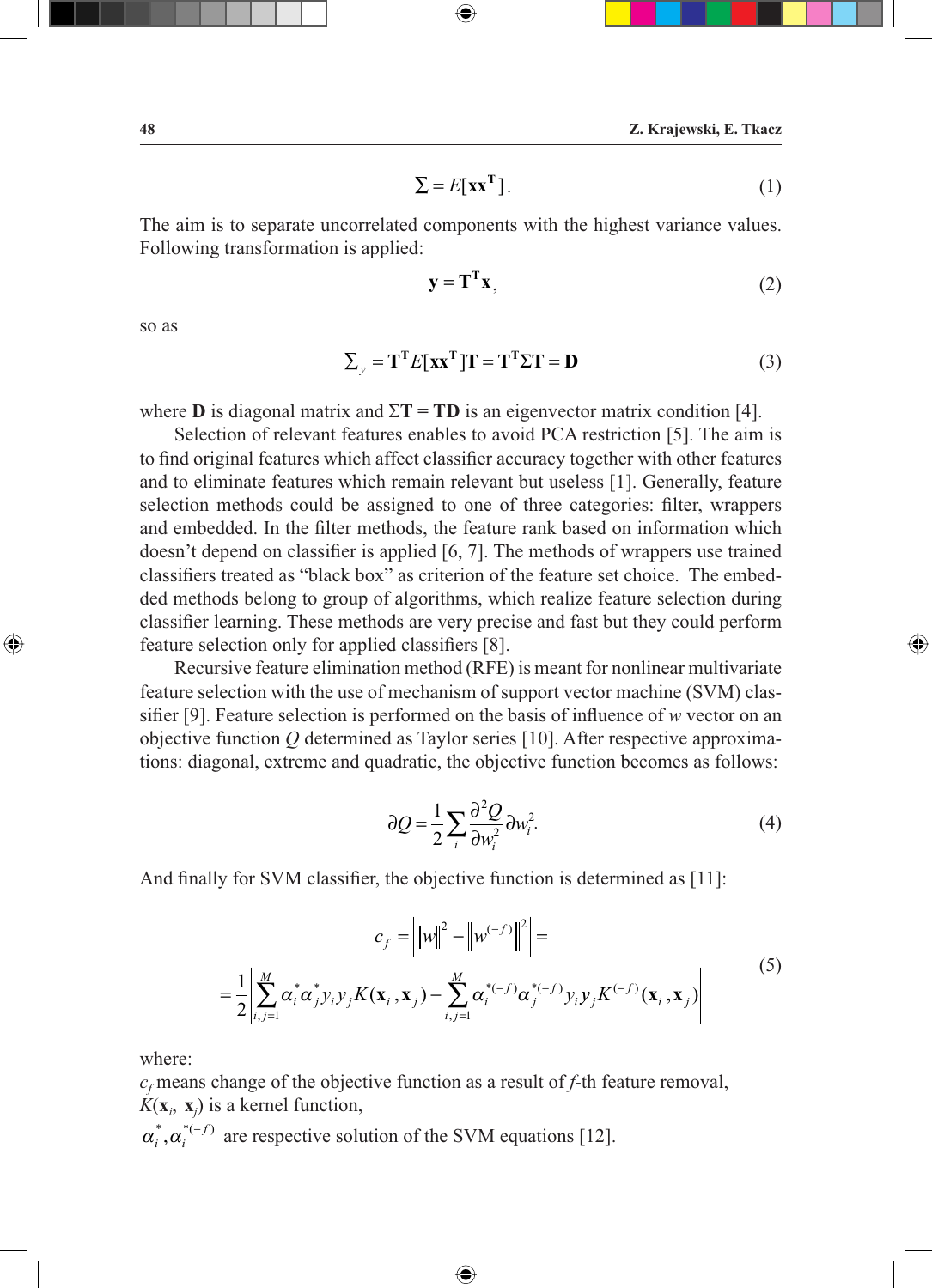# **2. Computer Methods and Theory**

There are four classes of globular proteins defined as follows [13]:

 *α* class is composed of mainly *α* helices with occurring connection between them,

 *β* class is composed of *β* sheets with occurring connection between them,

⊕

 $α/β$  class contains *α* helices as well as  $β$  sheets occurring in an alternating manner

 with connection between them and to a large measure with parallel *β* sheets,  $\alpha + \beta$  class with separated areas both:  $\alpha$  and  $\beta$  areas. Antiparallel  $\beta$  sheet structures occur.

 Our investigation deals with feature selection of the structural classes by the aid of the SVM classifier. The great advantage of this linear and binary classifier is setting of an optimal separating hyper-plane which minimizes generalization error  $[14 \div 16]$ .

#### **2.1. Data Set**

⊕

SCOP approach based on sequence identity and structure similarity seems to be the most reliable and comprehensive. The SCOP database is organized in several levels of so called evolutionary hierarchy with the main structural classes on the top [17, 18]. The domain as a basic classification entity was used as proposed by Murzin from the SCOP database based on structural and sequential similarity and so called evolutionary relationship [19].

 The data were split into three data pools: training, test and validation. The classic 30% of paired identity threshold of significant homology was applied to avoid data redundancy and compare to the other application [20]. The composition of amino acids (AAC) and pseudo composition (PseAA) are applied as features of classification tests  $[21-29]$ .

## **2.2. Feature Selection**

The RFE method avails the mechanism of the binary SVM classifier, in which the criterion for assessing the weights of features was used in the objective function [30]. In this paper the multi-class selection was determined by scaling the relative distance between the *m* features for each *n* binary classification. After averaging these values for all *n* binary classifiers, weights were obtained for each *m* features, which were the basis for determining the ranking for multi-class classification:

⊕

$$
c_f = \frac{1}{n} \sum_{k=1}^{n} \frac{\left\| w_k^{(-c \max)} \right\|^2 - \left\| w_k^{(-f)} \right\|^2}{\left\| w_k^{(-c \max)} \right\|^2 - \left\| w_k^{(-c \min)} \right\|^2}
$$
(6)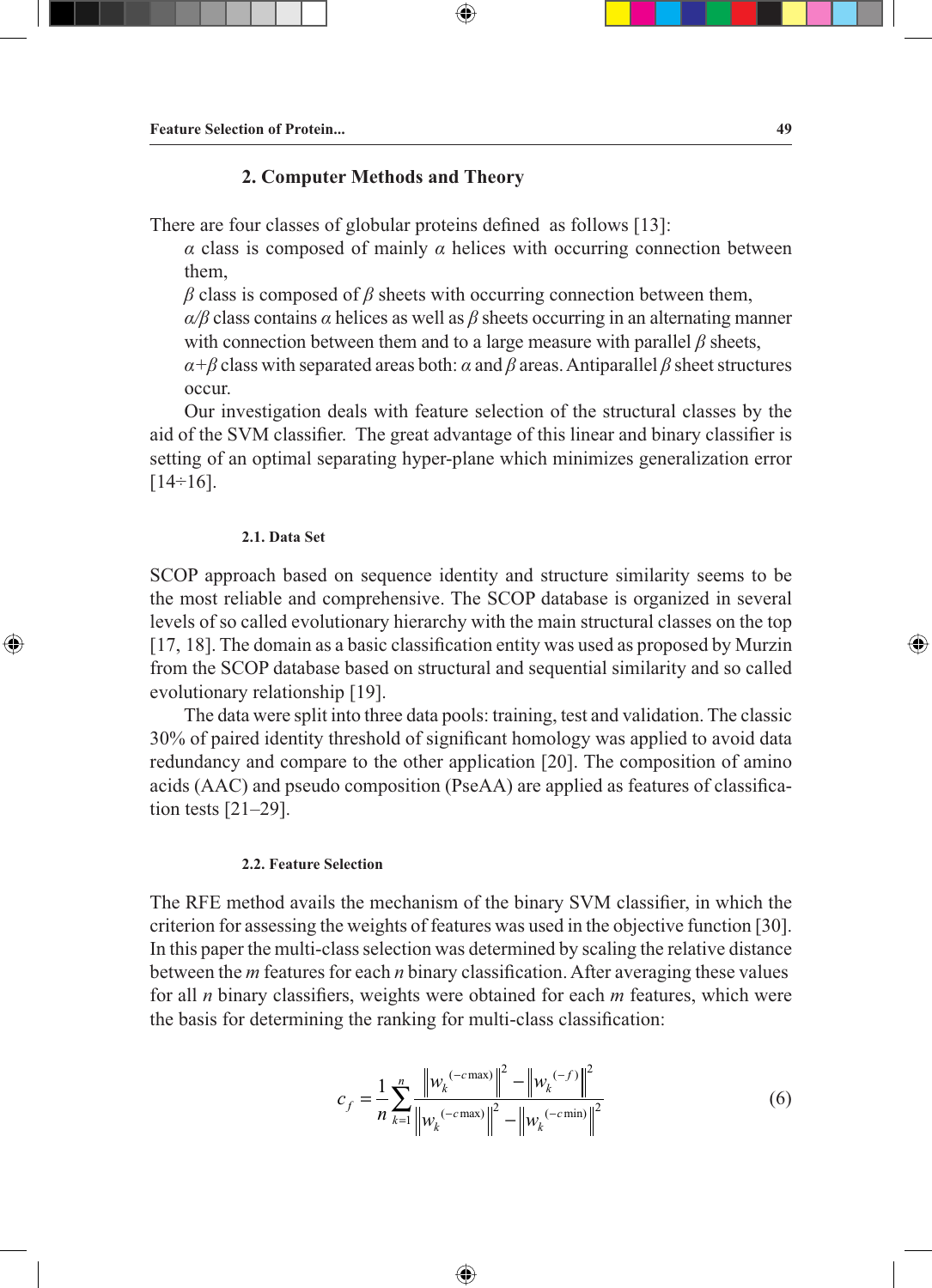hence:

$$
c_f = \frac{1}{n} \sum_{k=1}^{n} \frac{\sum_{i,j=1}^{M} \alpha_{ik}^* \alpha_{jk}^* y_{ik} y_{jk} K_k^{(-c \max)}(\mathbf{x}_{ik}, \mathbf{x}_{jk}) - \sum_{i,j=1}^{M} \alpha_{ik}^* \alpha_{jk}^* y_{ik} y_{jk} K_k^{(-f)}(\mathbf{x}_{ik}, \mathbf{x}_{jk})}{\sum_{i,j=1}^{M} \alpha_{ik}^* \alpha_{jk}^* y_{ik} y_{jk} K_k^{(-c \max)}(\mathbf{x}_{ik}, \mathbf{x}_{jk}) - \sum_{i,j=1}^{M} \alpha_{ik}^* \alpha_{jk}^* y_{ik} y_{jk} K_k^{(-c \min)}(\mathbf{x}_{ik}, \mathbf{x}_{jk})}
$$
(7)

⊕

While Cmax and Cmin are the numbers of features for which the function

$$
\sum_{i,j=1}^{M} \alpha_{ik}^* \alpha_{jk}^* y_{ik} y_{jk} K_k^{(-c)}(\mathbf{x}_{ik}, \mathbf{x}_{jk})
$$
(8)

takes the value of the maximum and minimum, respectively  $(c = 1, ..., m)$ .  $\mathbf{x}_{ik}$  – is the *i*-th support vector of *k*-th classifier,  $i = 1, ..., s_k$ , where  $s_k$  is the amount of support vectors of *k*-th binary classifier.



**Fig. 1.** Algorithm of feature selection.  $R$  – set of ranked features,  $W$  – set of unselected features, *c* – number of the least relevant feature

€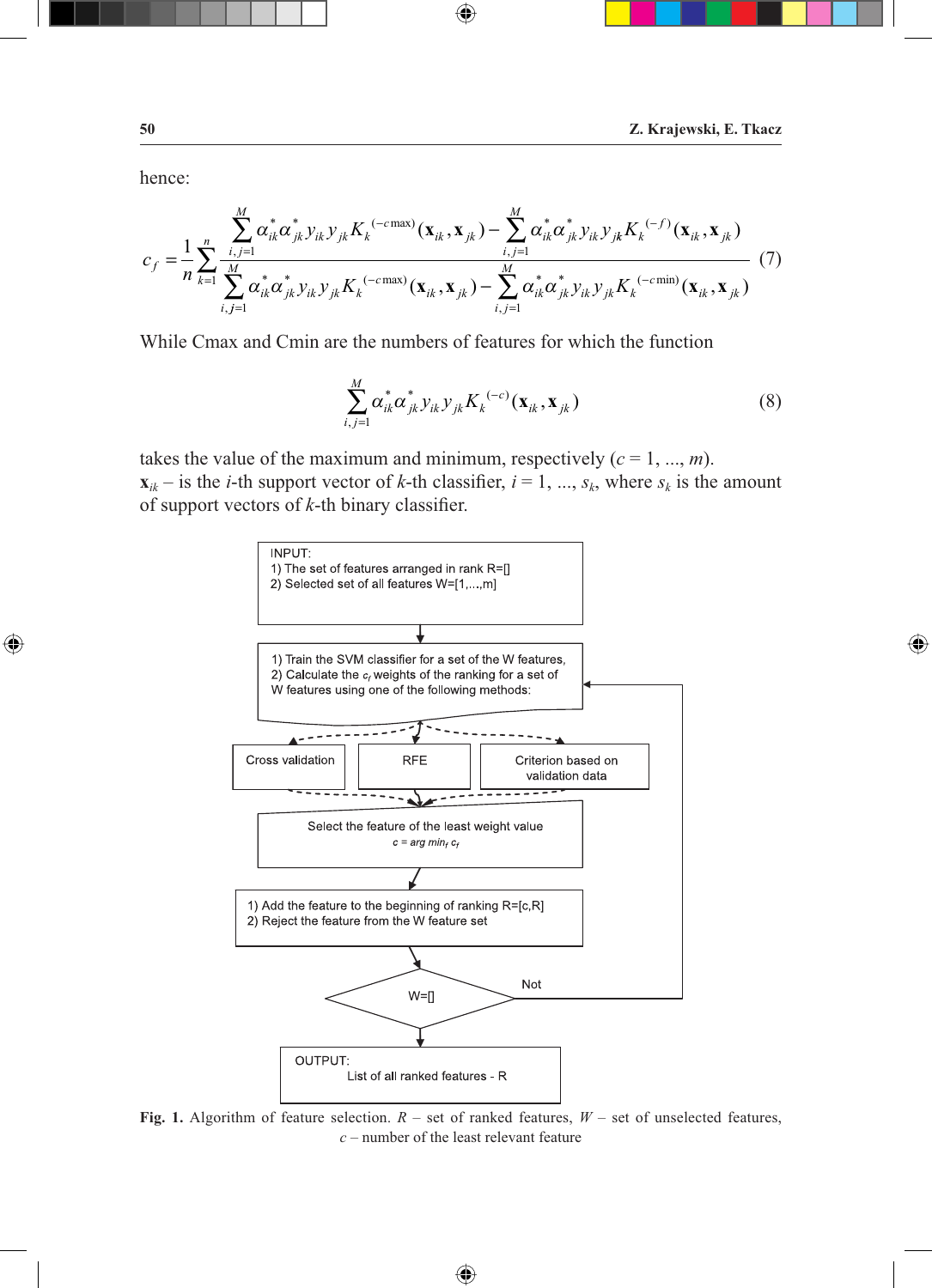In this study, three methods based on the RFE schema were applied (see flow chart, Fig. 1). Only the way of determining the weights associated with the used method is variable. The criterion of cross-validation method was  $CV_f$  coefficient after *f*-th feature removal, where  $c_f = 1 - CV_f$ .

⊕

 For the RFE method, the weight value is determined by the formula 7. In the third method, the weights are determined by a set of validation data for which the classification error is determined after the removal of the considered feature.

 In order to eliminate features that do not substantially affect or have a negative impact on accuracy of the classification, selection of the features is performed. With reduction of the features, both reducing the amount of stored data dimensions and improvement of processing performance as well as a better understanding of the impact of the features on the classification accuracy are achieved.

## **3. Results and Discussion**

## **3.1. Feature Construction**

⊕

Following four types of the feature sets were taken into consideration: standard amino acid composition (AAC), pseudo amino acid composition with various variants and *1/n* feature reflecting the length of protein domain sequence (tests, model selection and construction of features is described with details in [21]).



**Fig. 2.** Contour diagram obtained by the grid, for the SVM classifier using the features of PSE Type3+*1/n.* ]. γ, c – two control parameters of the SVM classifier for the RBF kernel

⊕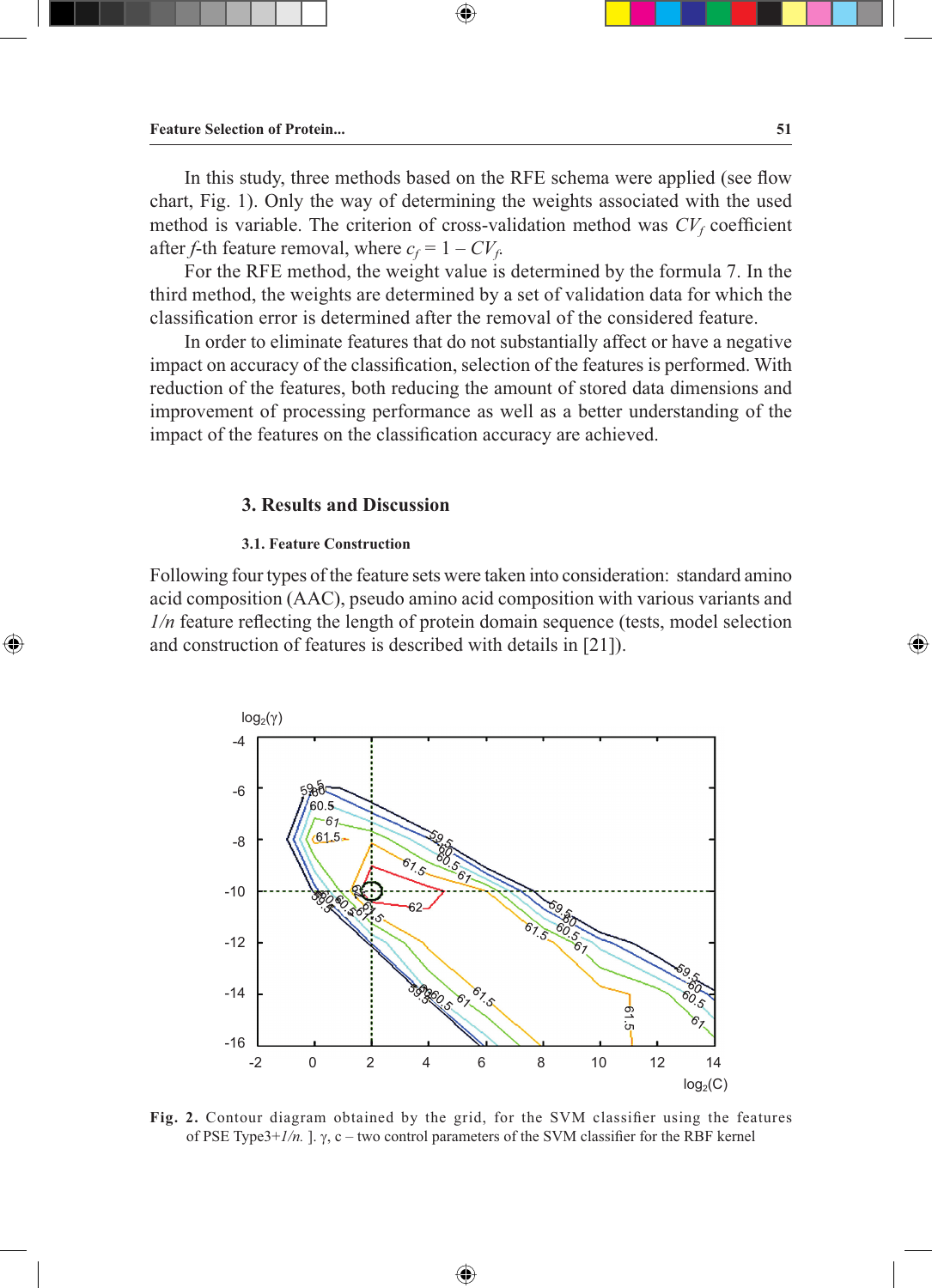$\bigoplus$ 

The best classification accuracy was obtained for the following feature construction:

 $\bigoplus$ 

$$
\begin{cases}\n\tau_{1} = \frac{1}{L-1} \sum_{i=1}^{L-1} J_{i,i+1}^{1} \\
\tau_{2} = \frac{1}{L-1} \sum_{i=1}^{L-1} J_{i,i+1}^{2} \\
\vdots \\
\tau_{k} = \frac{1}{L-1} \sum_{i=1}^{L-1} J_{i,i+1}^{k} \\
\tau_{k+1} = \frac{1}{L-2} \sum_{i=1}^{L-2} J_{i,i+2}^{1} \\
\vdots \\
\tau_{2k} = \frac{1}{L-2} \sum_{i=1}^{L-2} J_{i,i+2}^{k} \\
\vdots \\
\tau_{k\lambda-1} = \frac{1}{L-\lambda} \sum_{i=1}^{L-\lambda} J_{i,i+\lambda}^{1} \\
\tau_{k\lambda} = \frac{1}{L-\lambda} \sum_{i=1}^{L-\lambda} J_{i,i+\lambda}^{k}\n\end{cases}
$$
\n(9)

where:  $J_{i,j}^m = [h_m(R_i) - h_m(R_j)]^2$ . The features are constructed as follows:

$$
P = \begin{bmatrix} p_1 \\ \vdots \\ p_{21} \\ p_{21+1} \\ \vdots \\ p_{21+k\lambda} \end{bmatrix}
$$
 (10)

and

 $\bigoplus$ 

$$
P_{u} = \begin{cases} \frac{f_{u}}{\sum_{i=1}^{21} f_{i} + w \sum_{j=1}^{k\lambda} \tau_{j}}, & 1 \le u \le 21\\ \frac{w\tau_{u-21}}{\sum_{i=1}^{21} f_{i} + w \sum_{j=1}^{k\lambda} \tau_{j}}, & 21+1 \le u \le 21 + k\lambda \end{cases}
$$
(11)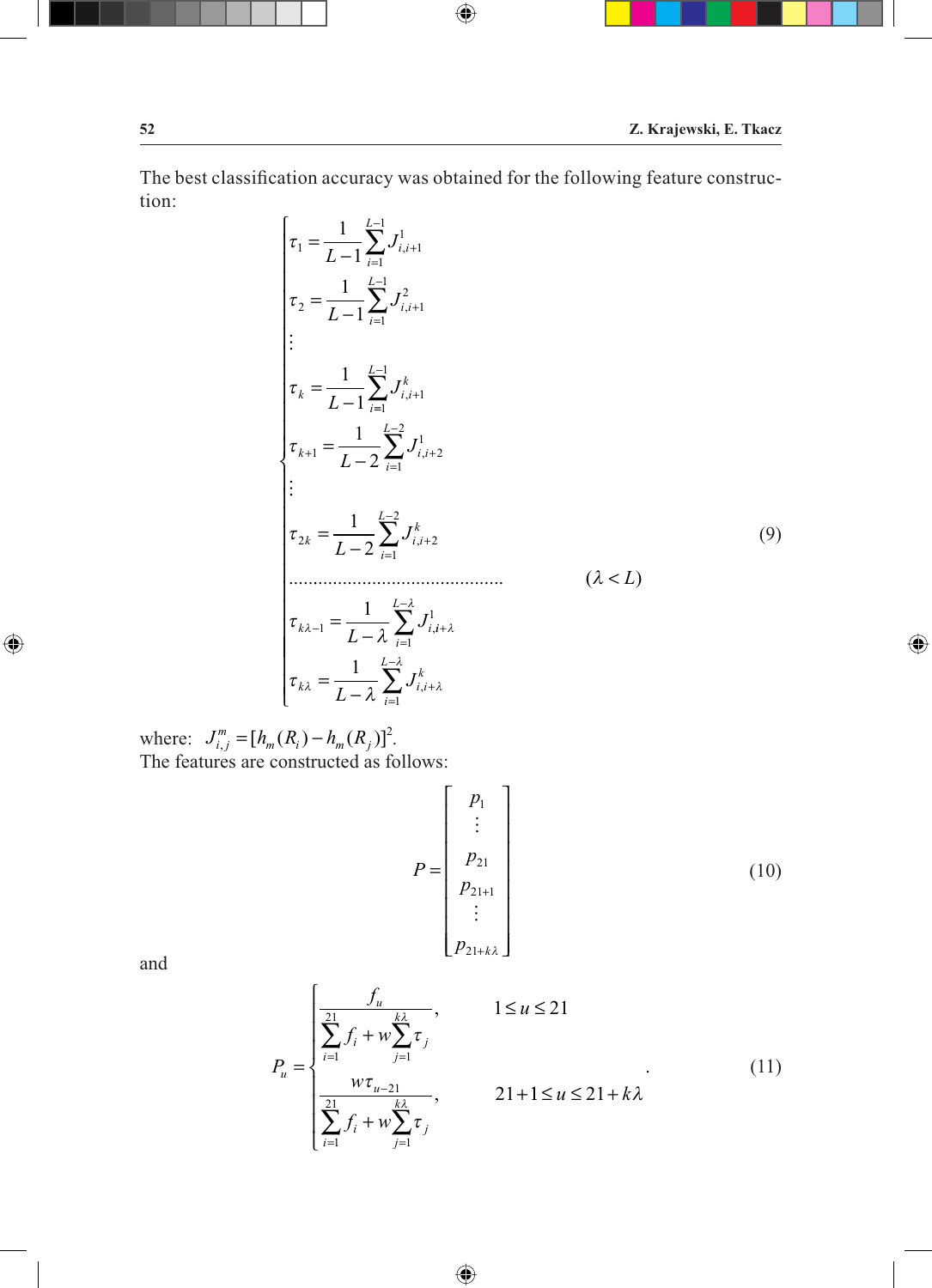⊕

 Feature *1/n* is added as a feature representing the length, where *n* is the domain length and could be treated as a twenty first amino acid with appearance frequency inversely proportional to protein domain length. The results were achieved for the values:  $w = 1$  and  $\lambda = 15$  with the number of biochemical properties  $k = 6$ . Biochemical values are as follows: hydrophobicity, hydrophilicity, mass of side chain, pK1, pK2 and pI. For these parameters, the accuracy rate was achieved for the method of grid-CV equal to 62.52% for 111 features and the coefficients  $C = 2^2$  and  $\gamma = 2^{-10}$  (Fig. 2).

#### **3.2. Feature Selection**

According to the assumptions three following methods were applied to reduce amount of the features:

1) Nonlinear multi-class RFE method,

2) Cross Validation method (CV),

3) Reduction by means of separate validation data.

 We performed the feature selection for the features with the best accuracy rate. We adopted CV accuracy rate for training data as a basic criterion of the feature selection method evaluation. The best results were obtained using the CV method. The best value of CV was obtained for 72 features, and it stood at 63.87% and classification accuracy for the test data of 62.07% (Table 1).

**Table 1.** Accuracy of classification for groups of selected features: all 111 features, 72 features of the best CV ratio, 30 features of CV ratio as before selection. Amount of features – amount of selected features CV for training data – cross validation coefficient for selected features

| <b>Amount of features</b> | $CV(%)$ for training data   Classification accuracy for test data $(*)$ |
|---------------------------|-------------------------------------------------------------------------|
|                           |                                                                         |
|                           |                                                                         |
|                           |                                                                         |

 Assuming a maximum reduction of the features for the CV accuracy rate not less than before the reduction, one can make the elimination of up to 30 features. The CV accuracy rate is 62.57% while the classification accuracy of 61.79% for the test data.

 The data set chosen in this way could provide a set of features which is a base for further investigation of the influence of particular amino acids interactions on classification with respect to their biochemical properties and offset coefficients for each correlation.

 Only thirty the most important features were selected from among one hundred eleven features without loss of the classification quality.

 Figure 3 shows that during the reduction of most features, the classification quality remains at a similar level (Met. CV). Significant decrease is noticed if the reduction is continued for the last 30 selected features. This means that the relevance and thus the credibility of each feature, is greater in a selected group than the relevance of the eliminated features in their groups.

⊕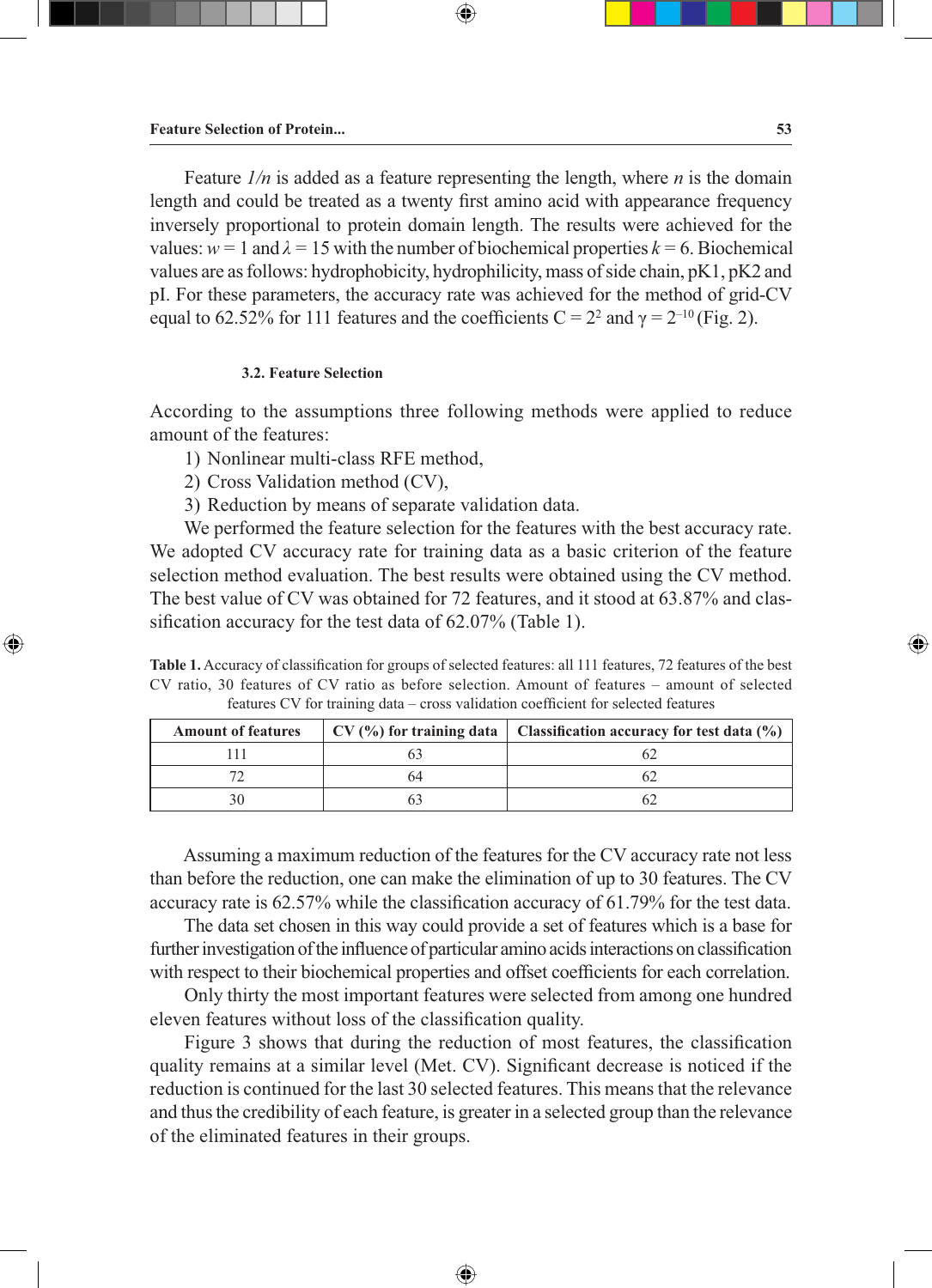↔



 $\textcircled{\scriptsize\textsf{P}}$ 

**Fig. 3.** Effect of the feature selection on cross-validation rate for the training data and the features of PSE – Type 3. Methods: CV, validation, RFE. Accuracy – cross validation coefficient for three mentioned feature selection methods. Feature amount – amount of the relevant features

#### **3.3. PCA Dimensionality Reduction**

Figure 4 shows the descending order of eigenvalues associated with the new features defined by projection onto the corresponding eigenvectors. The first five features have by far the largest variance. However, a visual or mathematical formula to eliminate the features with the lowest variance will not guarantee an optimal reduction of the new features to offer the best classification accuracy. In the present application, dimension reduction was made in groups of ten features with the lowest variance. The classifier was used as a tool for verifying the validity of the elimination of the individual groups of features. Because the ranking does not depend on the classifier used for each of the tested groups of features, a new model with new parameters was being set in order to increase its effectiveness. The CV coefficient was calculated again for the training data and accuracy for the test data (the test data consisted of the previous test and validation data; here the split over the test data and the validation data was not applied).

 The CV coefficients of the cross validation method of feature selection from the start values are above 62% even though the test for a set amount to 62% until the selection of 21 features. For 11 features, this value is 59% (Table 4 in appendix).

 In the case of PCA, the CV reduction coefficient of 63% and an accuracy of 62% are observed for a set of 41 features with the largest variance. The CV-value and accuracy of the test data for the PCA method are already 60% and 58% for 31 features and respectively only 57% and 55% for 11 features (Table 2).

 The PCA method is probably the most widely used method of reducing the dimension which forms entirely new uncorrelated features as a linear combination of original features.

 But the problem with this type of reduction for classification is that the PCA method does not include information on how the features of the examples belonging to each class. New features of low variance often have an important impact on the quality of the classification while the features of high variance may be irrelevant [31].

⊕

⊕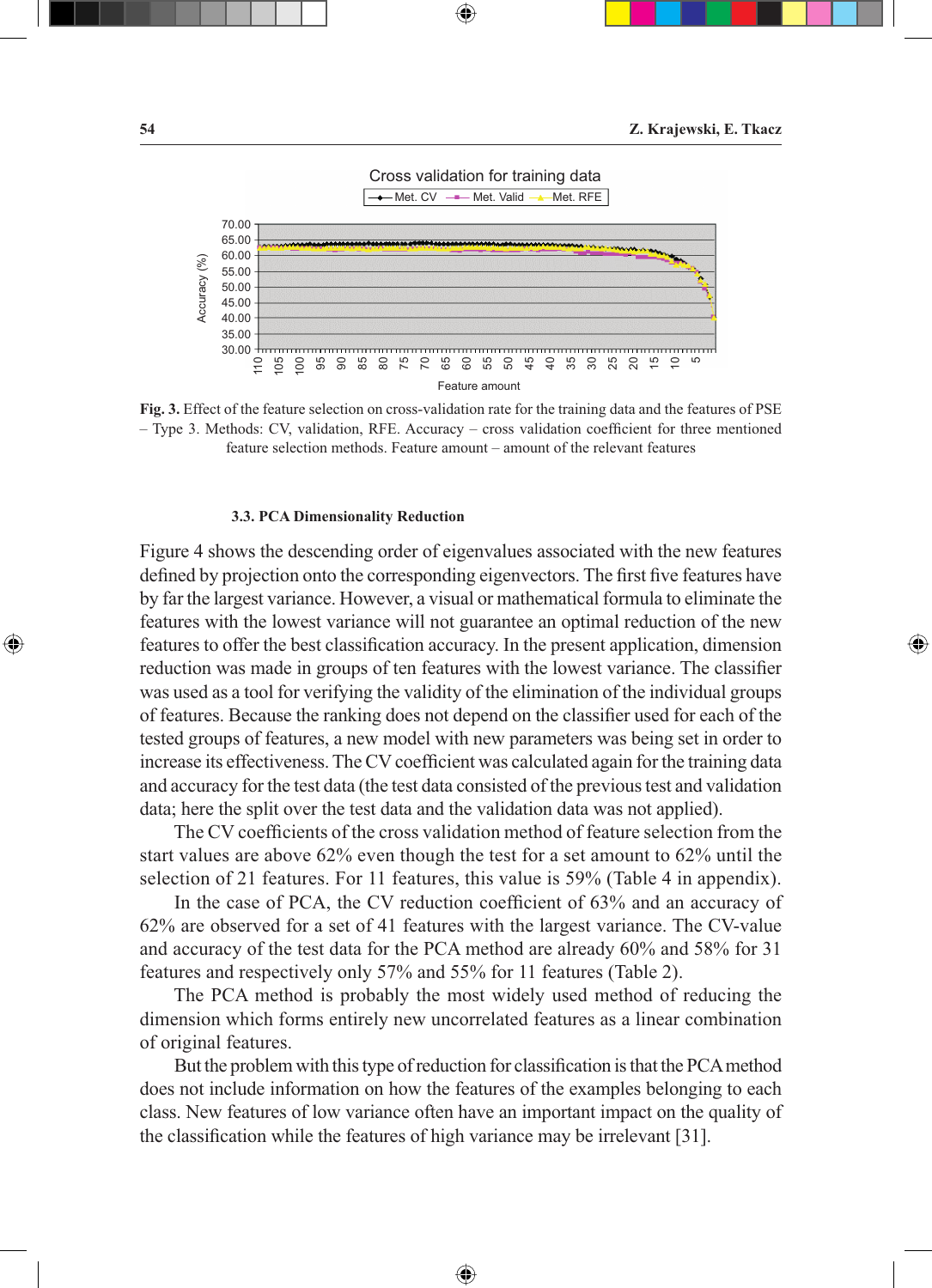

⊕

**Fig. 4**. Descending order of eigenvalues (vertical axis) associated with the new features defined by projection onto the corresponding eigenvectors (Eigenvector index)

**Table 2.** Classification accuracy of the reduction results of sample every 10 features with the lowest variance. CV – the cross validation ratio for the training data. Accuracy valid+test – classification accuracy for the combined test data and validation. RBF g, c – best parameters g and C determined using the grid method for the SVM classifier

| <b>Amount of features</b> | CV | Accuracy valid+test | RBF g;c  |
|---------------------------|----|---------------------|----------|
| 111                       | 61 | 60                  | $-24;18$ |
| 101                       | 61 | 61                  | $-22;14$ |
| 91                        | 61 | 60                  | $-18;14$ |
| 81                        | 62 | 61                  | $-18;16$ |
| 71                        | 62 | 61                  | $-18;16$ |
| 61                        | 62 | 61                  | $-10:4$  |
| 51                        | 62 | 61                  | $-18;14$ |
| 41                        | 63 | 62                  | $-14;12$ |
| 31                        | 62 | 61                  | $-10:4$  |
| 21                        | 60 | 58                  | $-14;14$ |
| 11                        | 57 | 55                  | $-8;10$  |

#### **3.4. Discussion on Selected Features**

Rank of the relevant features is presented in Table 3. The name of amino acids is specified for the features related to amino acid composition. Biochemical property and offset of *u*-tier correlation factor are related to the PseAA features. The set of 30 most relevant features is composed of 10 normalized AAC features, 1/*n* feature and 19 features based on correlation of the biochemical properties.

One of the key elements allows the prediction of α helices as well as  $β$  sheets is the propensity of amino acids to form or break these structures [32–34]. In Table 1 of [32], the following groups of propensity to form or brake second order structures were determined for α helices and β sheets respectively:  $H_a$ ,  $H_b$  – strong formers, *h<sub>α</sub>*, *h<sub>β</sub>* – formers, *I<sub>α</sub>*, *I<sub>β</sub>* – week formers, *i<sub>α</sub>*, *i<sub>β</sub>* – indifferent, *b<sub>α</sub>*, *b<sub>β</sub>* – breakers, *B<sub>α</sub>*, *B<sub>β</sub>* – strong breakers.

⊕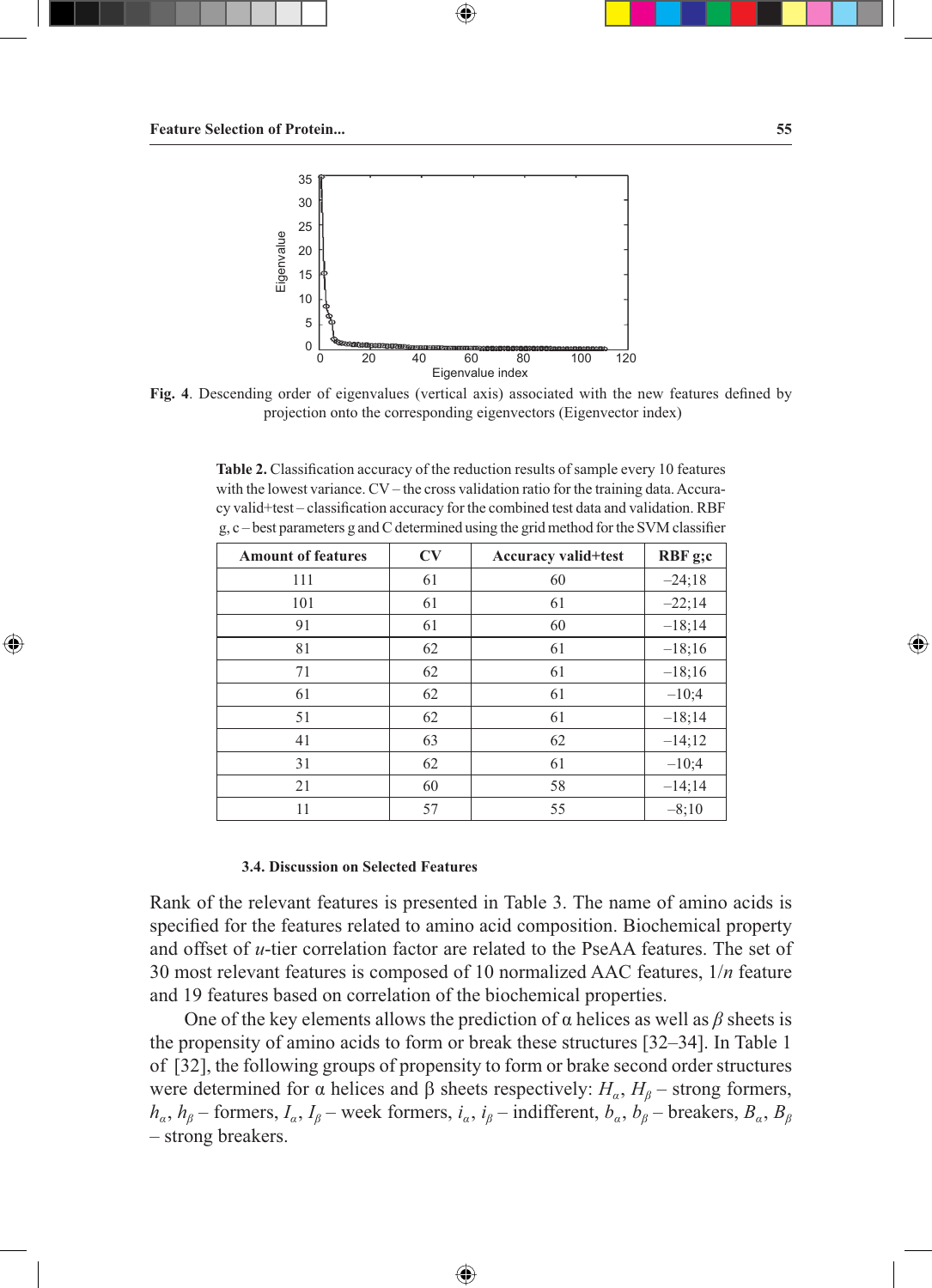| Ranking        | <b>Feature number</b> | <b>Rest</b>   | <b>Property</b> | <b>u</b>       |  |  |
|----------------|-----------------------|---------------|-----------------|----------------|--|--|
| 30             | 40                    |               | Hydrophobicity  | $\overline{4}$ |  |  |
| 29             | 73                    |               | pK1             | 9              |  |  |
| 28             | 51                    |               | pI              |                |  |  |
| 27             | 52                    |               | Hydrophobicity  | 6              |  |  |
| 26             | 96                    |               | Mass            | 13             |  |  |
| 25             | 45                    |               | pI              | $\overline{4}$ |  |  |
| 24             | 61                    |               | pK1             | $\overline{7}$ |  |  |
| 23             | 99                    |               | pI              | 13             |  |  |
| 22             | 76                    |               | Hydrophobicity  | 10             |  |  |
| 21             | 22                    |               | Hydrophobicity  | 1              |  |  |
| 20             | 43                    | ---------     | pK1             | $\overline{4}$ |  |  |
| 19             | 19                    | Tryptophan    | ------------    |                |  |  |
| 18             | 59                    | ------------  | Hydrophilicity  | $\tau$         |  |  |
| 17             | 95                    |               | Hydrophilicity  | 13             |  |  |
| 16             | $\overline{4}$        | Glutamic acid |                 | ---            |  |  |
| 15             | 17                    | Threonine     | ------------    | ---            |  |  |
| 14             | 35                    | ------------- | Hydrophilicity  | 3              |  |  |
| 13             | 11                    | Methionine    | ------------    | ---            |  |  |
| 12             | 10                    | Leucine       |                 | ---            |  |  |
| 11             | 13                    | Proline       |                 |                |  |  |
| 10             | 8                     | Isoleucine    |                 | ---            |  |  |
| 9              | 30                    | ------------  | Mass            | $\overline{2}$ |  |  |
| 8              | 34                    |               | Hydrophobicity  | 3              |  |  |
| $\overline{7}$ | 41                    |               | Hydrophilicity  | $\overline{4}$ |  |  |
| 6              | 28                    | ------------  | Hydrophobicity  | $\overline{2}$ |  |  |
| 5              | 6                     | Glycine       |                 | ---            |  |  |
| $\overline{4}$ | 1                     | Alanine       |                 | ---            |  |  |
| 3              | 18                    | Valine        | ------------    | ---            |  |  |
| $\overline{c}$ | 29                    |               | Hydrophilicity  | 2              |  |  |
| $\mathbf{1}$   | 21                    | 1/n           | ----------      | ---            |  |  |

**Table 3.** A detailed description of the selected 30 most relevant features using the CV method. The first column specifies the rank of the most relevant 30 features. The feature number is the number assigned to each feature as follows : {1-Ala,2-Cys,3-Asp,4-Glu,5-Phe,6-Gly,7-His,8-Ile,9-Lys,10-Leu,11-Met,12-

 $\textcolor{black}{\textcircled{\footnotesize{1}}}$ 

 So, it seems that the features related to occurrence of strong formers as well as strong breakers should play the key role for diversity of structural classes which are closely connected with secondary structures. These amino acids well determine the presence as well as absence of the regions of regular secondary structures. Glutamic acid (Glu), alanine (Ala) and leucine (Leu) belong to  $\alpha$  strong former group  $H_{\alpha}$ . β strong former group *Hβ* consist of methionine (Met), valine (Val) and isoleucine (Ile). Amino acids which strongly break of  $\alpha$  helix of group  $B_\alpha$  are proline (Pro) and glycine (Gly) while Glutamic acid (Glu) belongs to β strong breaker group  $B_\beta$ . There

⊕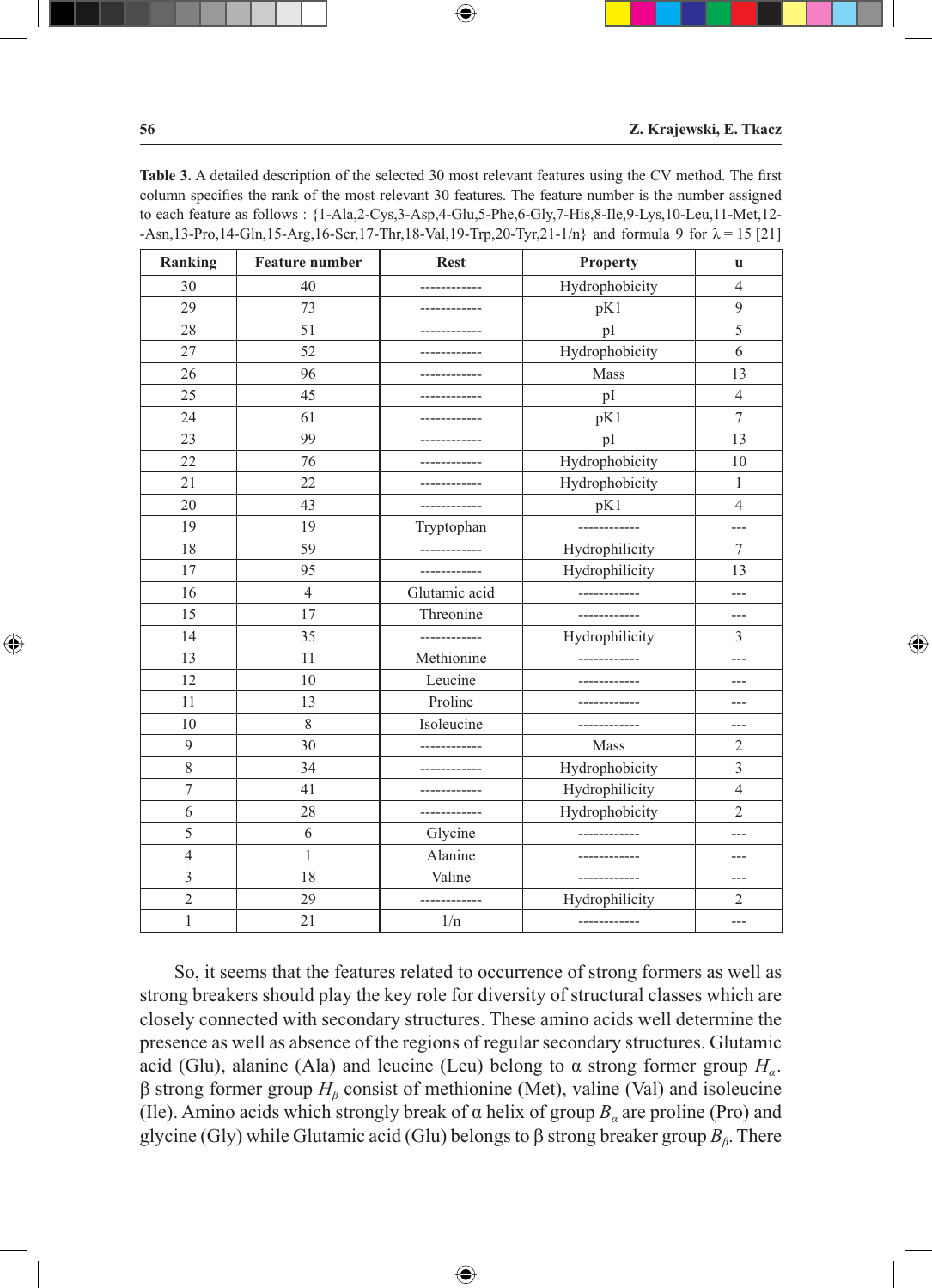are all eight amino acids of  $H_a$ ,  $H_\beta$  and  $B_\alpha$ ,  $B_\beta$  groups among ten amino acids representing the AAC features of 30 the most relevant features. Unclear, however, may be the role of the features associated with the occurrence of threonine and tryptophan. Tryptophan is amino acid belonging to the group forming the structure of both β sheet and  $\alpha$  helices. Threonine is amino acid of the group that forms  $\beta$  sheet structure and group indifferent for the formation of α helix. It is worth noting that tryptophan is the most compact and has the largest mass of all twenty amino acids. Other features are related to the interaction between neighboring amino acid residues, and surface of structures formed by them, on the basis of their biochemical properties. You can observe that the features connected with correlation of the biochemical properties have the relevant influence for every second, every third and every forth rests of the domain sequence. It seems that the mentioned features should be associated with influence of interaction between neighboring amino acid residues on stability protein structures of  $\beta$  sheet for every second amino acid rest and in case of  $\alpha$  helix structure for every third and every forth amino acid rest. Every second rest of the  $\beta$  sheet forms a surface which interacts with the surface of an adjacent structure or solvent [35, 36]. Every second rests of the  $\beta$  sheet and every third and forth rests of the  $\alpha$  helix are located in close proximity to each other and can form local interactions [37–41]. Also, every third or every fourth side chain of the  $\alpha$  helix form characteristic edges involved in the interactions between other helical structures [42, 43]. Every forth rest of the  $\alpha$  helix of two adjacent rows play key role in packing of the  $\alpha$  helix and the β sheet [44–49].

## **4. Conclusion**

⊕

The best results of classification were achieved for the features reflecting the order effect, based on the biochemical properties together with the *1/n* feature. The feature selection was performed according to the RFE main algorithm on the basis of three criteria: the CV coefficient, the classification accuracy of test data and the SVM objective function increase (RFE). The CV coefficient was chosen for assessing a specific pool of features. Although the feature selection method based on the CV coefficient is computationally the most time-consuming method, it allows the selection of the best set of features (due to the criterion of maximizing the coefficient of CV). The feature selection made amount reduction of the used features to a set of 30 traits possible without loss of the SVM classification quality. Selection of the relevant features made reduction of a larger number of features possible while maintaining the quality level of classification than the reduction of features by using the PCA method. Unlike the PCA, the feature selection method allows the separation of the essential original features, which are the basis of further analysis and interpretation of the specific amino acid influence together with features which determine the specific biochemical properties in a certain order of protein domain sequence.

⊕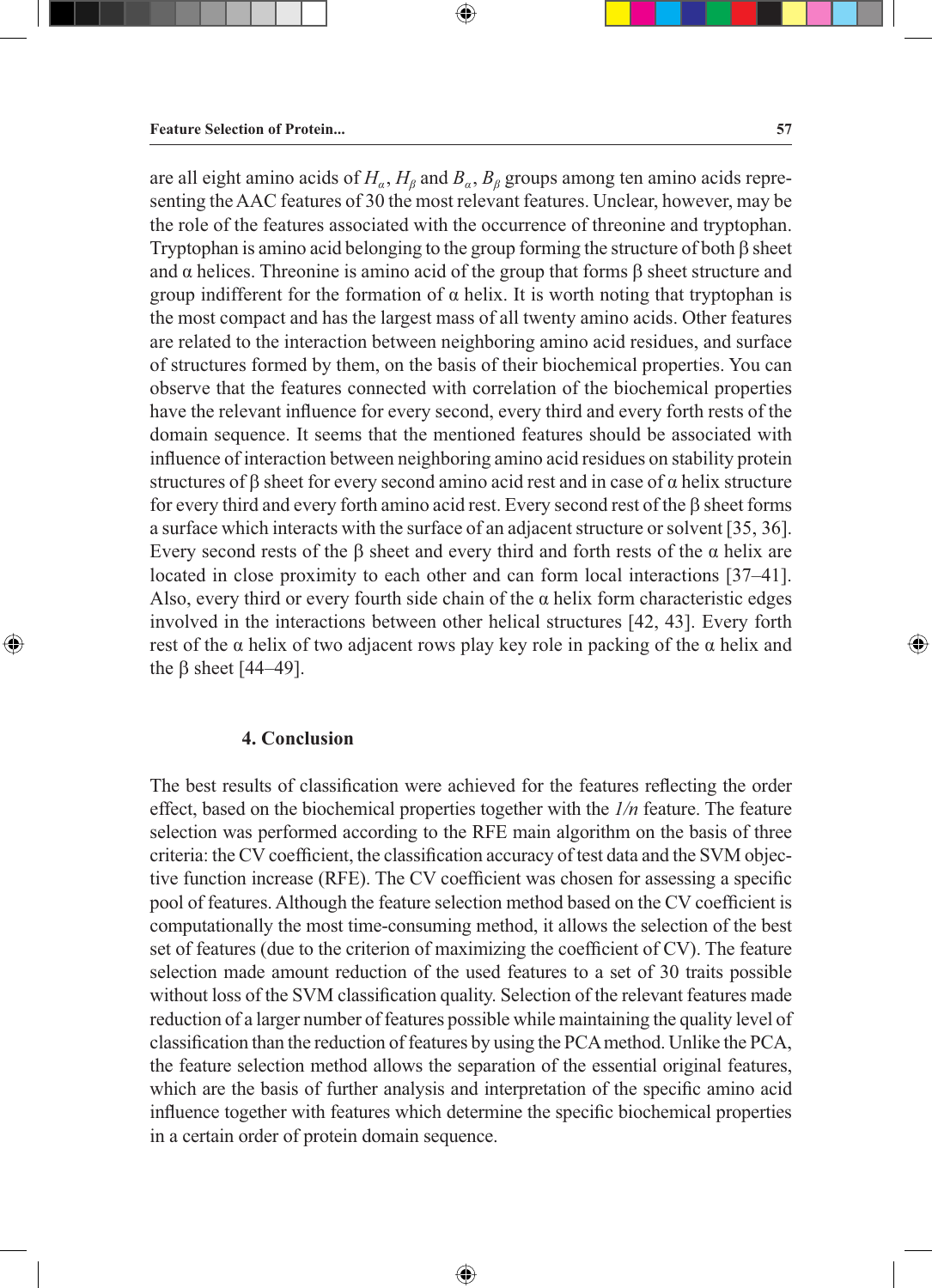**58 Z. Krajewski, E. Tkacz**

 $\bigoplus$ 

# **5. Appendix**

| te 4. The results of feature selection following methods: CV, Valid and RFE for PseAA type 3 features. Every tenth sample features were | d. The first column (CV) specifies the cross validation ratio for the training data. The second (accuracy valia), third (accuracy test) and | -ly, validation, testing, testing & val-<br>fourth ( <i>accuracy valid+test</i> ) columns include the accuracy ratios of classification for the data, respectively | together. The last column (Feature number) is the ranking of features for the specified method |
|-----------------------------------------------------------------------------------------------------------------------------------------|---------------------------------------------------------------------------------------------------------------------------------------------|--------------------------------------------------------------------------------------------------------------------------------------------------------------------|------------------------------------------------------------------------------------------------|
|                                                                                                                                         |                                                                                                                                             |                                                                                                                                                                    |                                                                                                |

|                                                                                                 | Feature number             | <b>RFE</b>    | $\overline{0}$ | 49    | 98       | 48    | 93            | 73     | 63    | 96             | 4              | 22             | 52              | 28    | $\overline{21}$ |
|-------------------------------------------------------------------------------------------------|----------------------------|---------------|----------------|-------|----------|-------|---------------|--------|-------|----------------|----------------|----------------|-----------------|-------|-----------------|
|                                                                                                 |                            | Valid         | $\infty$       | 53    | 55       | 89    | $\mathcal{Z}$ | $\Im$  | $\Xi$ | $\mathcal{S}$  | $\overline{ }$ | 22             | 58              | 29    | $\overline{c}$  |
|                                                                                                 |                            | 5             | $\overline{9}$ | 66    | 51       | 69    | 74            | 93     | 92    | 42             | 88             | 22             | $\overline{13}$ | 29    | $\overline{c}$  |
|                                                                                                 | Accuracy (%)<br>valid+test | <b>RFE</b>    | 61.92          | 61.97 | 62.38    | 61.94 | 62.05         | 62.07  | 62.02 | 62.10          | 61.92          | 61.06          | 59.79           | 40.73 |                 |
|                                                                                                 |                            | Valid         | 62.36          | 62.36 | 62.98    | 62.72 | 63.03         | 62.56  | 62.49 | 62.25          | 62.18          | 61.58          | 59.61           | 40.73 |                 |
|                                                                                                 |                            | S             | 62.07          | 62.05 | 62.02    | 61.55 | 62.07         | 61.68  | 61.97 | 61.63          | 61.79          | 61.63          | 59.09           | 40.73 |                 |
|                                                                                                 | Accuracy (%)<br>test       | <b>RFE</b>    | 62.37          | 62.32 | 62.47    | 62.68 | 62.42         | 62.58  | 62.37 | 62.63          | 62.99          | 61.55          | 59.48           | 40.62 |                 |
|                                                                                                 |                            | Valid         | 62.73          | 61.75 | 62.06    | 61.96 | 62.32         | 61.96  | 61.70 | 61.75          | 61.91          | 61.34          | 58.56           | 40.62 |                 |
|                                                                                                 |                            | <b>S</b>      | 62.47          | 62.58 | 62.63    | 62.11 | 63.20         | 62.37  | 62.89 | 62.47          | 62.84          | 62.27          | 59.85           | 40.62 |                 |
|                                                                                                 | Accuracy (%)<br>valid      | <b>RFE</b>    | 61.46          | 61.61 | 62.29    | 61.20 | 61.67         | 61.56  | 61.67 | 61.56          | 60.83          | 60.57          | 60.10           | 40.83 |                 |
| together. The last column (Feature number) is the ranking of features for the specified methods |                            | Valid         | 61.98          | 62.97 | 63.91    | 63.49 | 63.75         | 63.18  | 63.28 | 62.76          | 62.45          | 61.82          | 60.68           | 40.83 |                 |
|                                                                                                 |                            | 5             | 61.67          | 61.51 | 61.41    | 60.99 | 60.94         | 60.99  | 61.04 | 60.78          | 60.73          | 60.99          | 58.33           | 40.83 |                 |
|                                                                                                 |                            | <b>RFE</b>    | 62.65          | 62.52 | 62.62    | 62.81 | 62.60         | 62.70  | 62.47 | 62.42          | 61.53          | 61.30          | 58.54           | 40.27 |                 |
|                                                                                                 | CV(0, 0)                   | Valid         | 62.42          | 62.16 | 61.74    | 61.76 | 61.87         | 61.69  | 61.48 | 61.63          | 60.54          | 60.23          | 57.52           | 40.27 |                 |
|                                                                                                 |                            | <b>S</b>      | 62.78          | 63.33 | 63.66    | 63.56 | 63.79         | 63.56  | 63.61 | 63.33          | 62.57          | 61.84          | 58.75           | 40.27 |                 |
|                                                                                                 |                            | $\frac{1}{2}$ | 110            | 100   | $\infty$ | 80    | 70            | $60\,$ | 50    | $\overline{4}$ | 30             | $\overline{c}$ | $\overline{10}$ |       |                 |

 $\bigoplus$ 

 $\bigoplus$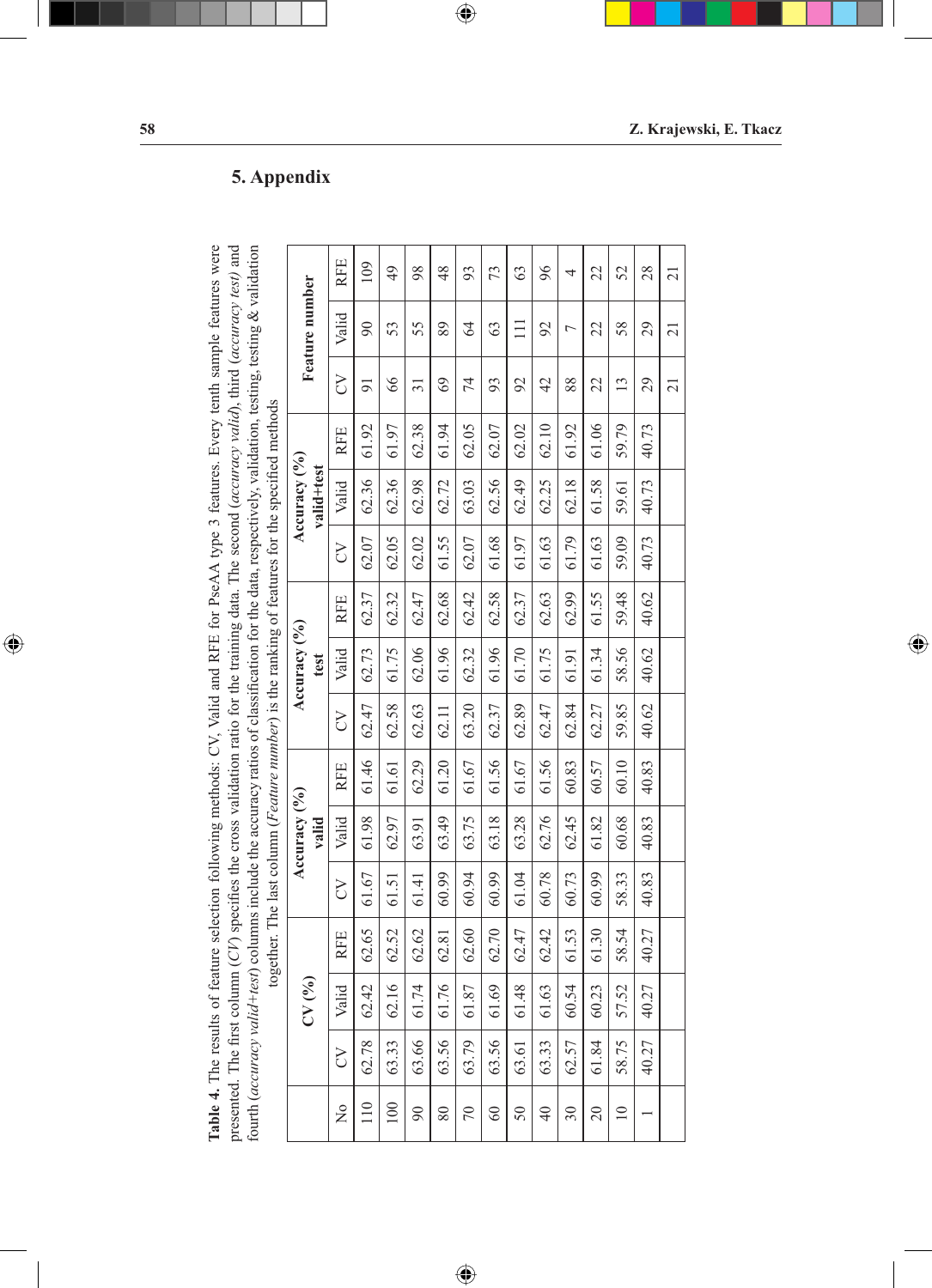# **References**

- 1. Guyon I., Weston J., Barnhill S., Vapnik V.: Gene Selection for Cancer Classification using Support Vector Machines. Machine Learning, 2002, 46, 389–422.
- 2. Guyon I., Vapnik V., Boser B., Bottou L.: Structural Risk Minimization for Character Recognition. S.A. Solla, AT&T Bell Laboratories, Holmdel, USA 1992.
- 3. Dutkowski J.: Exploratory data analysis. Projection methods: principal component analysis and multidimensional scaling. (in Polish). http://www.mimuw.edu.pl/~aniag/SADM/pca.pdf (last access 08.08.2012).
- 4. Twardowski T.: Numerical methods for technical computing, Lecture VII, Eigenvalues and eigenvectors, singular values and SVD decomposition (in Polish). http://galaxy.uci.agh.edu.pl/~ttward/ numer/Warto%9Cci%20i%20wektory%20w%B3, asne.pdf (last access 08.08.2012).
- 5. Kohavi R., John G.: Wrappers for Feature Subset Selection. Artificial Intelligence, December 1997, 97, 1–2, 273–324.
- 6. Guyon I., Elisseeff A.: An Introduction to Variable and Feature Selection. Journal of Machine Learning Research 2003, 3, 1157–1182.
- 7. Liu J., Ranka S., Kahveci T.: Classification and feature selection algorithms for multi-class CGH data. Bioinformatics 2008, July, 24, 13.
- 8. Guyon I.: Feature selection and causal discovery fundamentals and applications. http://langtech.jrc. it/mmdss2007/htdocs/Presentations/Docs/MMDSS\_Guyon.pdf (last access 08.08.2012).
- 9. Guyon I., Elisseeff A.: An Introduction to Feature Extraction, Feature Extraction. Foundations and Applications. Springer 2006.
- 10. Le Cun Y., Denker J., Solla S.: Optimal Brain Damage. AT&T Bell Laboratories, Holmdel, N. Y. 1990.
- 11. Zhou X., Tuck D.: MSVM-RFE: extensions of SVM-RFE for multiclass gene selection on DNA microarray data. Department of Pathology, Yale University School of Medicine, New Haven, Connecticut 2007.
- 12. Abe S.: Support Vector Machines for Pattern Classification. Springer 2005.
- 13. Levitt M., Chothia C.: Structural patterns in globular proteins. Nature 1976, June 17, 261, 5561, 552–558.
- 14. Osuna E., Freund R. Girosi F.: A.I. Memo : Support Vector Machines Training and Applications No. 1602, C.B.C.L Paper No. 144, 1997.
- 15. Vapnik V.: The Nature of Statistical Learning Theory. Second Edition, Springer 1995.
- 16. Fradkin D., Muchnik I.: Support Vector Machines for Classification. IMACS Series in Discrete Mathematics and Theoretical Computer Science 2005.
- 17. Hubbard T., Ailey B., Brenner S., Murzin A., Chothia C.: SCOP, Structural Classification of Proteins Database: Applications to Evaluation of the Effectiveness of Sequence Alignment Methods and Statistics of Protein Structural Data. Acta Cryst. 1998, D54, 1147–1154.
- 18. Hubbard T., Ailey B., Brenner S., Murzin A., Chothia C.: SCOP, Structural Classification of Proteins Database. Nucleid Acids Research 1999, 27, 1.
- 19. Murzin A., Brenner S., Hubbard T., Chothia C.: SCOP: A Structural Classification of Proteins Database for the Investigation of Sequences and Structures. J. Mol. Biol. 1995, 247, 536–540.
- 20. Gu F., Chen H., Ni J.: Protein structural class prediction based on an improved statistical strategy. BMC Bioinformatics 2008, 9 (Suppl 6):S5.
- 21. Krajewski Z.: Protein structural classification based on pseudo amino acid composition using SVM classifier. Biocybernetics and Biomedical Engineering 2013, vol 33 (in print).
- 22. Chou K.: Prediction of Protein Cellular Attributes Using Pseudo-Amino Acid Composition. Proteins: Structure, Function, and Bioinformatics, 2001, 43, 3, 246–255.
- 23. Chou K., Cai Y.: Predicting Protein Quaternary Structure by Pseudo Amino Acid Composition. Proteins: Structure, Function, and Genetics 2003, 53, 282–289.

⊕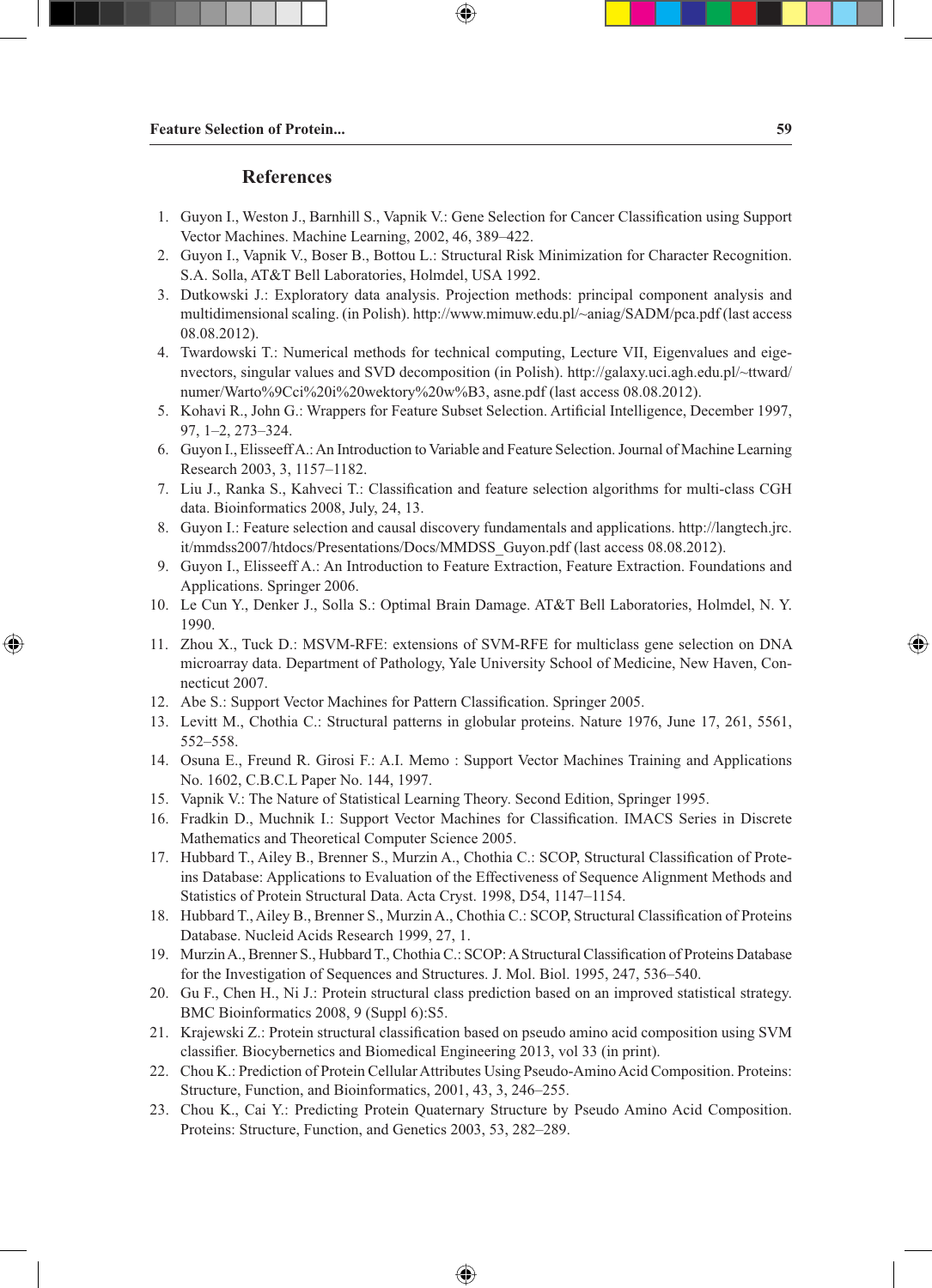↔

- 24. Zhang G., Li H., Gao J., Fang B.: Predicting Lipase Types by Improved Chou's Pseudo-Amino Acid Composition. Protein and Peptide Letters 2008, 15, 10, 1132–1137.
- 25. Chou K.: Pseudo Amino Acid Composition and its Applications in Bioinformatics, Proteomics and System Biology. Current Proteomics, 2009, 6, 262–274.
- 26. Chou K., Cai Y.: Prediction of protease types in a hybridization space. Biochemical and Biophysical Research Communications 2006, 339, 1015–1020.
- 27. Chou K., Cai Y.: Predicting Subcellular Localization of Proteins by Hybridizing Functional Domain Composition and Pseudo-Amino Acid Composition. Journal of Cellular Biochemistry 2004, 91, 6, 1197–1203.
- 28. Chou K.: Progress in Protein Structural Class Prediction and its Impact to Bioinformatics and Proteomics. Current Protein and Peptide Science October 2005, 6, 5, 423–436.
- 29. Cai Y., Zhou G., Chou K.: Support Vector Machines for Predicting Membrane Protein Types by Using Functional Domain Composition. Biophysical Journal, 1 May 2003, 84, 3257–3263.
- 30. Shieh M., Yang C.: Multiclass SVM-RFE for product form feature selection. Expert Systems with Applications, July-August 2008, 35, 1–2, 531–541.
- 31. Oza N., Turner K.: Dimensionality Reduction Through Classifier Ensembles. Technical Report NASA-ARC-IC-1999-126, NASA Ames Research Center, 1999.
- 32. Fasman G. (Editor) : Prediction of Protein Structure and the Principles of Protein Conformation. Springer; 1 ed. (October 31, 1989). Chapter 9: Prevelige P., Fasman G.: Chou-Fasman Prediction of the Secondary Structure of Proteins The Chou-Fasman-revelige Algorithm.
- 33. Edholm O.: The Chou-Fasman method for predicting secondary structure. Alba Nova University Center, KTH - Theoretica Physics , SE-106 91 Stockholm – Sweden.
- 34. Singh M.: COS551 Intro. to Computational Biology. http://www.cs.princeton.edu/~mona/Lecture/sec- -structure.pdf (last access 08.08.2012)
- 35. Chothia C., Hubard T., Brenner S., Barns H., Murzin A.: Protein Folds in the all-α and all-β classes. Annu. Rev. Biophys. Biomol. Struct. 1997, 26, 597–627.
- 36. Murzin A., Lesk A., Chothia C.: Principles Determining the Structure of β-Sheet Barrels in Proteins. J. Mol. Biol. 1994, 236, 1369–1381.
- 37. Muńoz V., Cronet P., López-Hernández E., Serrano L.: Analysis of the effect of local interactions on protein stability. Folding and Design, June 1996, 1, 3, 167–178.
- 38. Muñoz V., Serrano L.: Local versus nonlocal interactions in protein folding and stability an experimentalist's point of view. Folding and Design, August 1996, 1, 4, R71–R77.
- 39. The Biochemistry Questions. http://biochemistryquestions.wordpress.com/2008/10/02/secondary- -structure-of-proteins/ (last access 08.08.2012).
- 40. Alpha-Helix: Overview of Secondary Structure. http://mcdb-webarchive.mcdb.ucsb.edu/sears/biochemistry/ (last access 08.08.2012).
- 41. Overview of Beta-Pleated Sheet Secondary Structure. http://mcdb-webarchive.mcdb.ucsb.edu/sears/ biochemistry/ (last access 08.08.2012).
- 42. Chothia C.: Polyhedra for helical proteins. Nature, 19 January 1989, 337.
- 43. Chothia C.: Principles that determine the structure of proteins. Ann. Rev. Biochem. 1984, 53, 537–72.
- 44. Chothia C., Levitt M., Whaildson D.: Helix to Helix Packing in Proteins. J. Mol. Biol. 1981, 145, 215–250.
- 45. Chothia C., Levitt M., Richardson D.: Structure of proteins: Packing of a-helices and pleated sheets. Proc. Nati. Acad. Sci. USA October 1977, 74, 10, 4130–4134.
- 46. Chou K., Carlacci L.: Energetic Approach to the Folding of α/β Barrels. Proteins: Structure, Function and Genetics, 1991, 9, 280–295.
- 47. Chothia C., Finkelstein A.: The classification and origins of protein folding patterns. Annu. Rev. Biochem. 1990. 59:1007–39.

⊕

⊕